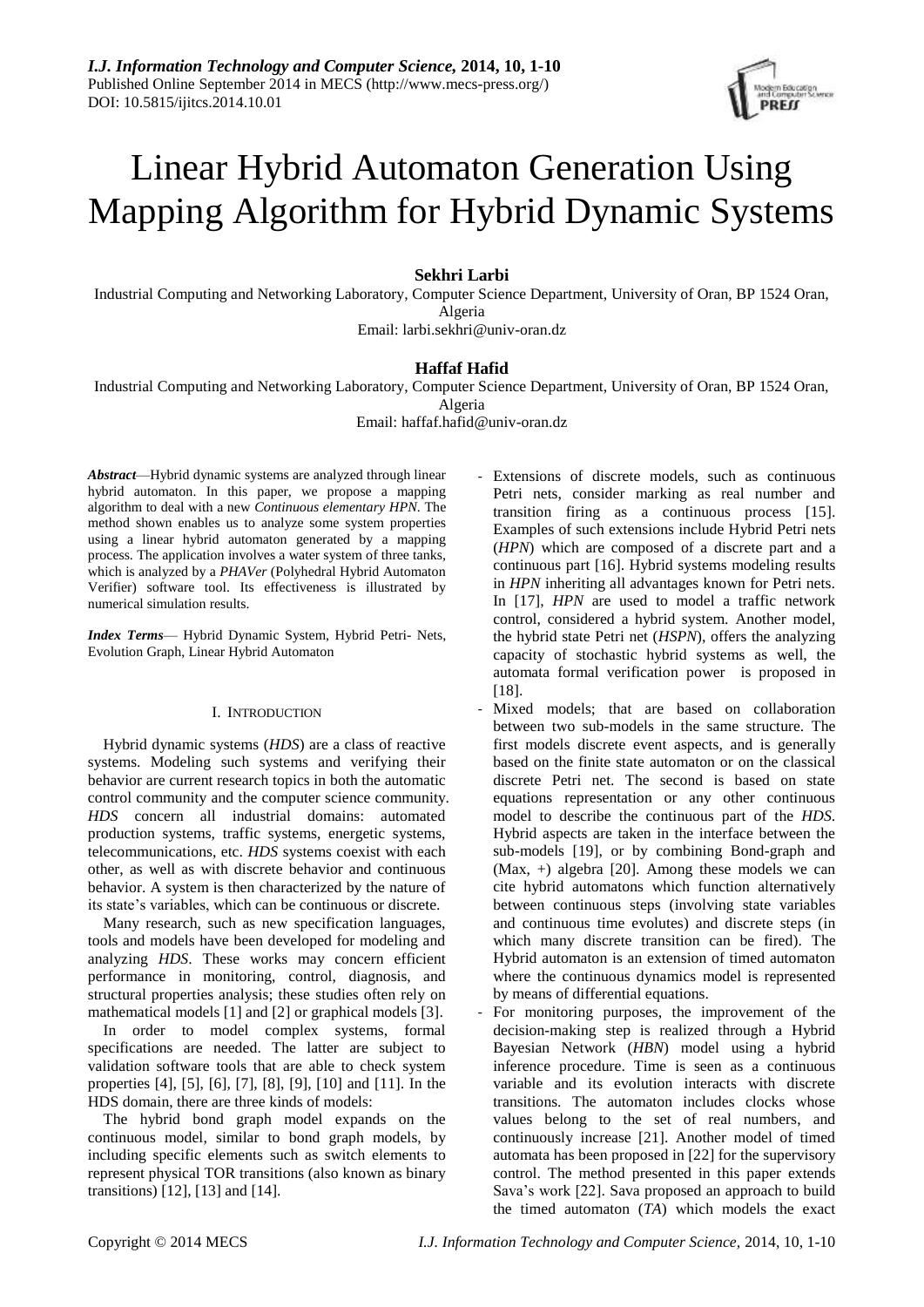behavior of a discrete event system (*DES*) modeled by a time Petri net (*TPN*). The forbidden states of *DES* are modeled by forbidden timed automaton locations.

Reachability analysis is one of the major problems encountered in verifying the properties of *HDS* as modeled by the hybrid automaton. In this work, we are interested in modeling a particular class of *HDS*: Systems with continuous flow (materials flow or products flow) supervised by discrete event systems.

This paper has two aims: first, to formally present a new class of *HPN* called *Discrete Continuous Elementary HPN* (*DC elementary HPN*) and, second, to propose a systematic method, based on mapping algorithms, to build a linear hybrid automaton (*LHA*) from an evolution graph of a *DC-elementary HPN*. Properties analysis of *LHA* is evaluated by the *PHAVer* (*Polyhedral Hybrid Automaton Verifier*) software tool developed at *VERIMAG* laboratory of Grenoble (France) [23].

The paper is organized as follows: section 2 introduces some formal definitions (*HDS, HPN* and *DC-elementary HPN)*. In section 3, a formal definition of linear hybrid automaton (*LHA)* is given and a mapping algorithm is presented. Section 4 offers a case study which consists of a system of three water tanks. In this section the mapping algorithm is applied and a detailed simulated analysis is performed using *PHAVer*. Finally, we conclude our work and discuss some potential areas of future research.

#### II. FOMAL DEFINITIONS

#### *A. Introduction*

Hybrid Petri nets (*HPN*) are developed from continuous Petri nets [24]. *HPN* are characterized by the interaction of two major components: *Discrete Part and Continuous Part.* The Discrete part models logical functionalities while the continuous part models continuous phenomenon. *HPN* presented in previous research literature are formed by two kinds of Petri nets: Discrete timed Petri nets, and continuous Petri nets, which function at a higher speed. Elementary *HPN* are a class of *HPN* where no transformation of marking exists between discrete and continuous parts. Elementary *HPN* combining the time Petri net [25] and the continuous Petri net with constant speed are called *D-elementary HPN*. In this model only the discrete part can influence the continuous part [26] and [27]. In this section we define an extension of *D-elementary HPN* known as *DCelementary HPN* where the continuous part can also influence the discrete part, and vice versa. This is motivated by two facts: first, in real systems, the continuous part has a direct influence on the discrete part. For instance, when a threshold is reached after introducing a continuous steady state variable, it could stop or automatically trigger buttons that correspond to Boolean variables. In this case, each value would correspond to continuous values in an interval, thus providing discrete state transition. In these transitions,

problems can arise concerning initial values in the new state, referred to as the "warm" initialization. The second motivation is that for hybrid systems, two models are always required, where the discrete model governs the transition between the continuous models. With this under consideration, our approach follows a recent trend towards a unified and unique model. In the remainder of the paper, we assume the reader familiar with formal definitions of continuous systems and discrete event systems.

## *B. Hybrid dynamic systems*

Formally a *HDS* is a 5-tuple**:** *HDS= (T, (x, q), (x0, q0),*   $U_c \cup U_d$ ,  $\Phi$ ) [28]:

- $T \in \mathcal{R}$  *is the time interval*
- $(x, q) \subset X \times Q$  represents the complete state of *hybrid system*
- *(x0, q0) is the set of initial states*
- $U_c \cup U_d$  is the set of continuous commands and *discrete commands*
- $\Phi: X \times Q \rightarrow \mathbb{R}^n$  *defines a sub-set of trajectories for each discrete state*

# *C. Hybrid Petri net*

Formally, a marked hybrid Petri net is an 8-tuple: *HPN*= $\langle P; T; h; Pre; Post; Tempo; V; M_0 \rangle$  *where:* 

 $P = {P_1, P_2, ..., P_n}$  finite set of places

*T*=  $\{T_1, T_2, \ldots, T_m\}$  finite set of transitions

*P∩T=Ø*

*h:*  $P \cup T \rightarrow \{D, C\}$  *hybrid function indicating for each node if it is a discrete node (P<sup>D</sup>, T<sup>D</sup>) or a continuous node (P<sup>C</sup> , T<sup>C</sup> ) of HPN.*

*Pre:*  $P \times T \rightarrow Q^+$  (if  $P_i \in P^C$ ) or N (if  $P_i \in P^D$ ) is the *forward application* 

*Post:*  $P \times T \rightarrow Q^+$  (if  $P_i \in P^C$ ) or N (if  $P_i \in P^D$ ) is the *backward application* 

*Tempo:*  $T^D \rightarrow Q^+$  *application associating to each Dtransition Tj their duration* 

*V*:  $T^C \rightarrow R^+$  application associating to each C*transition T<sup>j</sup> their maximal firing speed V<sup>j</sup>*

*M*<sup> $0$ </sup>:  $P \rightarrow R^+$  (if  $P_i \in P^C$ ) or N (if  $P_i \in P^D$ ) is the initial *marking*

*Pre and Post applications must satisfy the following condition:*

*if*  $P_i$  *and*  $T_i$  *with*  $h(P_i) = D$  *and*  $h(T_i) = C$  *then*  $Pre(P_i;$  $T_i$ *)* = *Post* ( $P_i$ *;*  $T_i$ *)* 

This condition enables the marking of a *D-place* stay integer in the evolution of *HPN.* 

## *D. DC-elementary hybrid Petri net*

Formally, a *DC-elementary HPN* is defined as 9-tuple *<P; T; h; Pre; Post; I; SIM; V; M0> where*:

*P= {P1, P2,…, Pn} finite set of places*

*T= {T1, T2,…,Tm} finite set of transitions P∩T=Ø*

*h:*  $P \cup T \rightarrow \{D, C\}$  *hybrid function indicating discrete nodes (P<sup>D</sup>, T<sup>D</sup>) and continuous nodes (P<sup>C</sup> , T<sup>C</sup> )*

*Pre:*  $P \times T \rightarrow Q^+$  (if  $P_i \in P^C$ ) or N (if  $P_i \in P^D$ ) is the *forward application*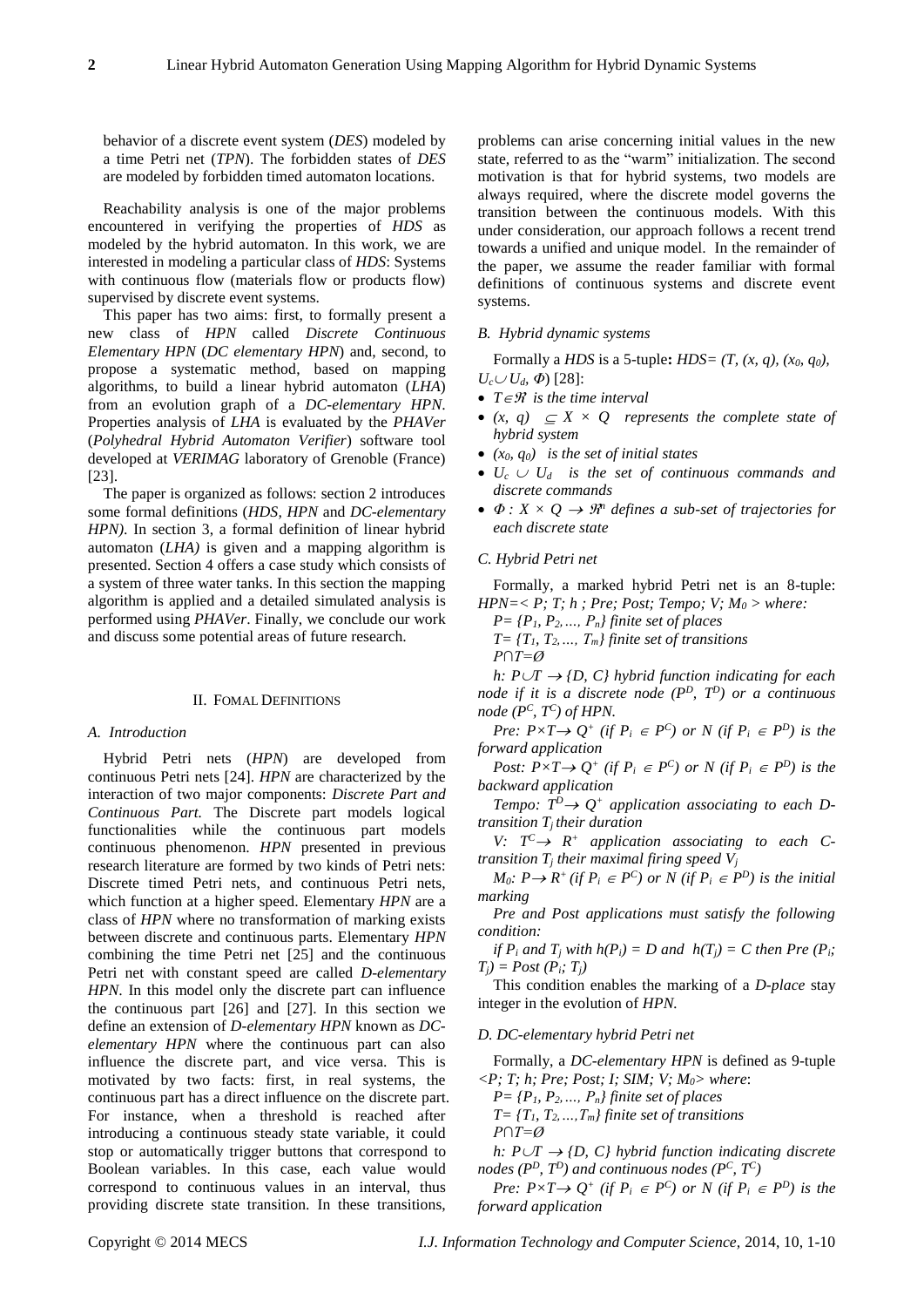*Post:*  $P \times T \rightarrow Q^+$  (if  $P_i \in P^C$ ) or  $N$  (if  $P_i \in P^D$ ) is the *backward application* 

*Pre and Post satisfy the following condition:* 

 $\nabla$   $(P_i, T_j) \in (P^D \times T^C) \cup (P^C \times T^D)$  then Pre  $(P_i, T_j) = (P_i, T_j)$ *Tj)*

*I:*  $(P_i, T_j) \rightarrow R$  *Inhibition application* 

*SIM:*  $T^D \rightarrow Q^+ \times (Q^+ \cup \infty)$ : *application associating with each discrete transition Tj their firing static interval [αj, βj],*

*V:*  $T^C \rightarrow R^+$  application associating with each continuous transition  $T_j$  their maximal firing speed  $V_j$ 

*M*<sup>0</sup>:  $P \rightarrow R^+$  (*if*  $P_i \in P^C$ ) or *N* (*if*  $P_i \in P^D$ ) is the initial marking.

## III. FROM EVOLUTION GRAPH TO LINEAR HYBRID AUTOMATON

# *A. Introduction*

The state of a linear hybrid automaton (*LHA)* is given by a couple  $E=(s, v)$  where *s* is a summit and *v* is a valuation, defining the values of the variable *x* at *t* moment. This state can change either by discrete transition firing, or by time passing in the same summit. Contrary to *HPN*, hybrid automata (*HA*) are difficult to integrate into modeling systems. *HPN* have the advantage of clearly and efficiently modeling systems without presenting an exhaustive enumeration of the state space; however, there is no simulation software that can directly handle *HPN*. There are many algorithms in research literature which translate different classes of *HPN* into hybrid automaton [29], [30], [31], [32] and [33]. In [29] an algorithm with the ability to build a hybrid automaton equivalent to *HPN* is presented. The resulting automaton has the same number of summits as the IB- state (Invariant Behavior-state) number of *HPN*. The state variables represent the marking of continuous places and the clocks measure the time of enabled transitions. The obtained automaton is linear and deterministic. In order to ensure the convergence of this mapping algorithm, the *HPN* must be bounded. Sava's algorithm translates a time Petri net into timed automaton by determining for each reachable summit *L*, reachable space, the enabled discrete transitions and clocks [31]. Expanding on ideas presented in [29] and [31], Ghomri, in [26], proposes an algorithm which translates a *Discrete-elementary HPN* into hybrid automaton. The algorithm uses two main steps in its mapping process. At first, it translates the time Petri net into a timed automaton; at the second stage, it maps the continuous constant speed Petri net into a hybrid automaton. The summit number of the hybrid automaton resulting from this algorithm is less or equal to  $N.2<sup>n</sup>$ , where *N* represents the macro-summits number of timed automaton that corresponds to the discrete part, while *n* is the C-places number of the D-elementary *HPN*. However, in practice we are not obligated to explore all the possibilities, as some do not possess physical realizations.

Based on Sava's work, El-Touati et al. propose an algorithm that translates extended time Petri nets into linear hybrid automaton (*LHA*). The obtained temporal behavior of *LHA* is similar to the behavior of the extended temporal Petri net since the summit's number is equal to marking number of the marking graph.

Many problems concerning properties analysis of hybrid automaton are expressed as reachability problem, which are in turn, not definitive. In order to reduce this complexity, strong restrictions are imposed, in order to obtain specific classes of hybrid automaton to which existing tools could be applied. The existence of software tools that enable the resolution reachability analysis for some classes of hybrid automaton leads to the hybrid systems analysis through a mapping process.

# *B. Linear hybrid automaton*

A linear hybrid automaton (*LHA*) is defined by *A= (X, S, δ, Inv, dyn, λ, a, guard, aff) where:*

 $X \subseteq R^n$  is a finite set of variables.

*S is a finite set of summits.*

*δ is a finite set of synchronization labels*

*Inv is a function associating for every s Є S an invariant Inv (s).*

*dyn:*  $S \times X \rightarrow Q$  *is a function describing the evolution of variables in each summit.*

 $\lambda$  *is a finite set of transitions, each transition e=(s, s') Є λ identifies a starting summit s Є S and an arrival summit s' Є S.*

a *Є δ is a synchronization label associated to transition e=(s, s').*

*guard is a function that associates to each transition*   $e=(s, s')$  a predicate  $C_e$  called guard. If  $C_e$  is verified then *the transition*  $e=(s, s')$  *is executed.* 

*aff* is a function that associates to each transition  $e = (s, \theta)$ *s') an assignment relation.*

## *C. Mapping algorithm*

In this section, a translation algorithm for *DCelementary HPN* is proposed. As input, this algorithm accepts an evolution graph of a *DC-elementary HPN* and gives as output a linear hybrid automaton (*LHA)*. The *LHA* is more compact than an evolution graph, which facilitates the analysis activities. We have developed a software tool using C++ programming language to implement our algorithm. In the rest of this paper, the notation given below is adopted:

*L:* set of summits,

*T*: transitions set { $T^D$ : temporal set and  $T^C$ : dynamic},

 $T_c^l$ : set of temporal transitions depending on marking of continuous places of HPN,

 $M = \{M^c, M^d\}$ : set of markings,

*D*: set of dynamic continuous places of *HPN*,

*N*: summits counter,

*P*: stack saving (memorizing) visited summits not analyzed. Each element of the stack memorizes the summit name, dynamics of continuous place in the summit and the active clocks in this summit.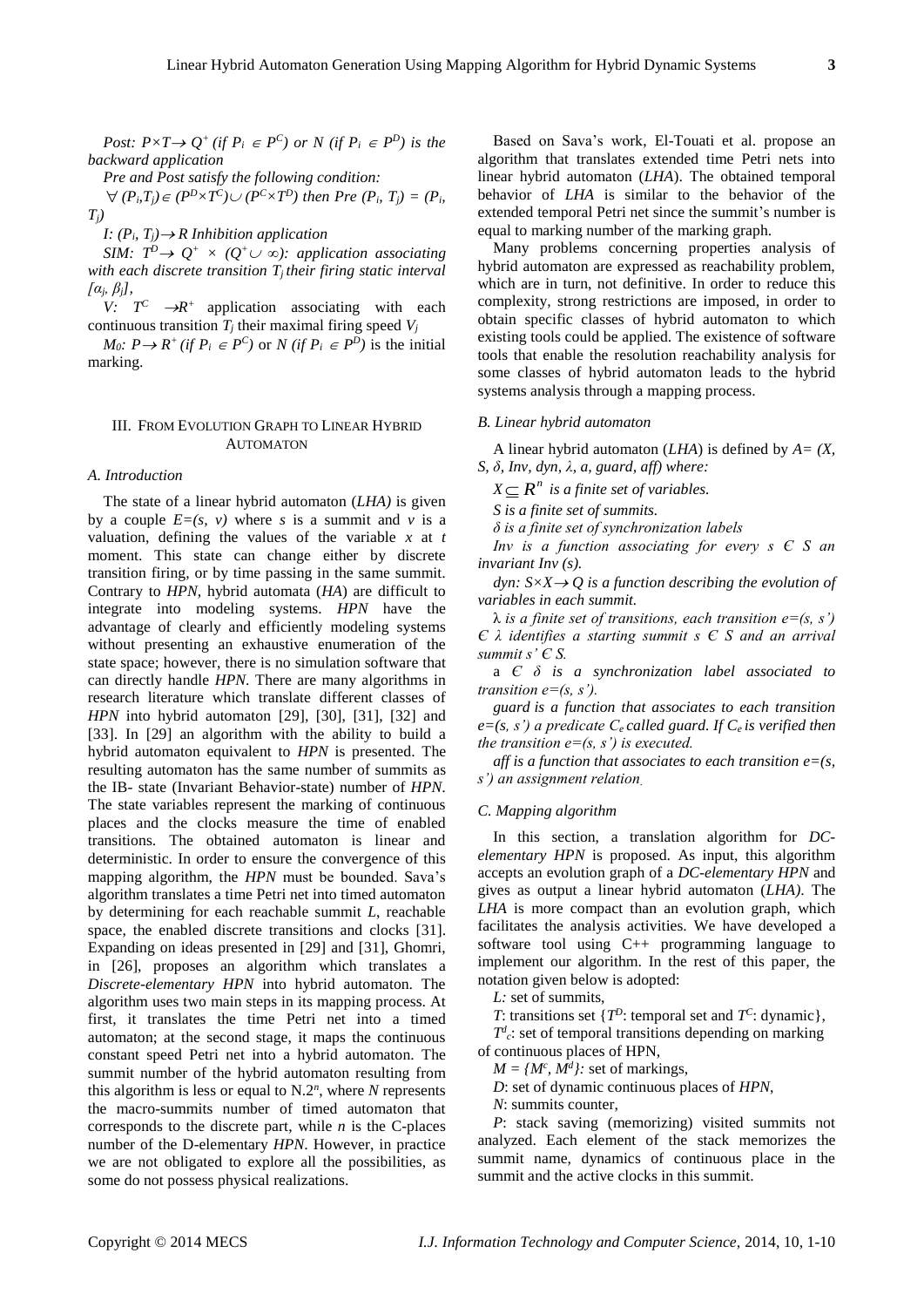The main steps of our algorithm can be summarized as follows:

- For each enabled transition in  $L_{n-1}$  create a summit  $L_n$ ,
- Define  $D_n$  (dynamics of continuous places in  $L_n$ ),
- Define active clocks in  $L_n$  and compute invariant  $I_d$   $(L_n)$ for each enabled  $T_j \in T^d$ ,
- Define a dynamic transition  $T_j^C$  and compute invariant  $I_c(L_n)$  from firing interval of  $T_j^C$  for each enabled  $T_j C$  $T^d$ <sup>*c*</sup> and associate a null clock to  $T_j$  *in L<sub>n</sub>*,
- Define a dynamic transition  $T_{ci}$  ( $p_i^c$ ) and compute *Ici*(*L<sub>n</sub>*) for each  $p_i^c$  with  $D_n(p_i^c) < 0$ ,
- Create a transition,  $T_{n-1,n} = (L_{n-1}, g_{n-1,n}, A_{n-1,n}, L_{n-1,n})$  and save in P the visit of  $(L_n, T_{n-1,n})$ .

The algorithm is concluded when all the summits have been visited.

*Step 1: Initialization (creating of initial summit L0)*

Initially, all continuous places are marked and consequently all transitions are fired to their maximum speed. From the initial discrete marking, we determine the fireable transitions set. So, we create the initial summit of the hybrid automaton by associating the activity  $\dot{M} = Wc.V$  enabling the computation of the dynamics of the C-places (W: incidence matrix; V: maximal firing speed vector). Then we determine the enabled transitions set following the first step of our algorithm.

# **Algorithm for** *LHA* **generation Algorithm of Step 1: Initialization** *Begin*

1. Let  $M_0$   $\{M^d, M^c\}$  the initial marking of DC*elementary HPN.*

*2. Create a summit L<sup>0</sup> associated to initial marking,*

*3. Determine D0 dynamics of continuous places in summit L0,*

*4. Determine validated transitions by marking*   $M$ <sup>*d*</sup>

5. If  $T_j \in T^d$  then

*6. Determine active clocks in summit L<sup>0</sup>*

*7. Compute the invariant Id(L0) from intervals of validated firing transitions in the marking M<sup>0</sup> d*

*8. endif* 

*9. If*  $T_j \in T_c^d$  *then*  $T_j$  is fireable if  $M(P_c^c) = S(S_{max}$ *or Smin)* 

10. Associate a nil clock to  $T_i$  in summit  $L_0$ 

11. Determine a dynamic transition  $T_j^C$ 

*12. Compute his invariant Ic(L0) from firing interval of*  $T_j^C$ 

*13. Update*  $I(L_0) = I_d(L_0) \cup I_c(L_0)$ 

*14. endif*

*15. For each i=1 to p do*

*16. If*  $D_0(p_i^c) < 0$  and  $I_{ci}(L_0)(p_i^c) = \emptyset$  then

17. *efine a dynamic transition*  $T_{ci}$  ( $p_i^c$ )

- *18. Compute*  $I_{ci}(L_0)$  *of*  $T_{ci} = M p_i^c > = 0$
- *19.*  $I(L_0) = I(L_0) \cup I_{ci}(L_0)$ ,

*20. endif*

*21. endfor*

*22. Create an entry transition by associating an affectation updating all active clocks to zero in summit L<sup>0</sup> and the continuous initial markings.*

*23. Memorize this visit of summit L<sup>0</sup> in the stack P : (L0, T0,0)*

24. *Actualize the sets*  $M := {M_0}$ ;  $D := {D_0}$ ; *L :={L0}; T= {T0,0}; n :=1. End.*

# **Algorithm of Step 2: Analyze the last visit saved in**  the stack  $(L_n \text{ summit})$

*Begin*

*1. The analysis of summit*  $L_n$  *by firing of*  $T_{m,n}$ 

*2. Take out from the stack element memorizing this visit*

*3. Determine the enabled transitions set* 

4. *For each firing of T<sub>j</sub> do determine*  $M_{n+1}^d$  and

 $D_{n+1}$ 5. *if*  $M^d_{n+1} \notin M^d$  then go to step 3 **else** go to step 4 *6. endif*

*7. endfor*

*End.*

**Algorihm of Step 3: Creating summit** *Ln+1* **associated to reachable** *M n+1* **marking**

*Begin 1. Create summit Ln+1 associated to reachable marking*  $M_{n+1}$ 

*2. Determine dynamics of all continuous marking in summit*  $L_{n+1}$  *:D<sub>n+1</sub>* 

*3. Determine validated transitions in marking M<sup>d</sup> n+1*

*4. if*  $T_j \in T^d$  *then* 

*5. Determine active clocks in summit Ln+1*

6. *Compute the invariant*  $I_d$   $(L_{n+1})$  from the

*interval of validated transitions in marking*  $M_{n+1}^d$ 

*7. endif*

8. *if*  $T_j \in T^d$  *c (S is equal to*  $S_{max}$  *<i>or*  $S_{min}$ *) then* 

9. *if the fired transition*  $T_{n,n+1} = T^C$ <sup>*j*</sup>*then* 

*10. Activate the clock of T<sup>j</sup>*

11. *Compute the invariant*  $I_{dj}(L_{n+1}) = I_{dj}(L_{n+1})$ 

*12. Update*  $I_d(L_{n+1})=I_d(L_{n+1}) \cup I_{dj}(L_{n+1})$ 

*else* 

*13. Associate a nill clock to Tj in summit Ln+1*

14. Determine a dynamic transition  $T^C$ 

*15. Compute his invariant Ici,(Ln+1) from the firing condition*  $C_T^c$ *, obtained from the dynamic*  $D_{n+1}(p_i^c) = k$ *,*  $(k=cst)$ , his continuous place  $p_i^c$ , and the firing interval  $of T_i$ ,  $I(L_{n+1})=I_d(L_{n+1}) \cup I_{ci}(L_{n+1})$ 

$$
16. \qquad \qquad Endif
$$

*17. endif*

*18. For i=1 to p do*

*19. If*  $D_{n+1}(p_i^c) < 0$  and  $I_{ci}(L_{n+1}) = \emptyset$  then

- 20. *Define a dynamic transition*  $T^C(p_i^c)$
- 21. *Compute I*<sub>*ci*</sub>(*L*<sub>*n+1*</sub>) *equal to Mp*<sup>*c*</sup> > = 0
- 22.  $I(L_{n+1})=I(L_{n+1}) \cup I_{ci}(L_{n+1}),$
- *23. endif*
- *24. endfor*

25. *Create a transition*  $T_{n,n+1} = (L_n, g_{n,n+1}, A_{n,n+1}, L_{n+1})$ *modeling the firing of Tj .*

26. *Add his guard*  $g_{n, n+1}$  *equal to: [a<sub><i>j*</sub>, d<sub>*j*</sub>] if  $T_j \n\in T^D$ ; *[b<sub>i</sub>, c<sub>i</sub>] if*  $T_j \t C T_j^C$ ; *Mp*<sup>*c*</sup>=0 *if*  $T_j \t C T_{ci}$  *[a<sub>j</sub>, d<sub>j</sub>] and M*<sup> $c$ </sup><sub>*i,Tj*<sub>*i*</sub></sub>, =*S if*  $T$ <sup>*j*</sup>  $\in$   $T$ <sup>*d*</sup><sub>*c*</sub>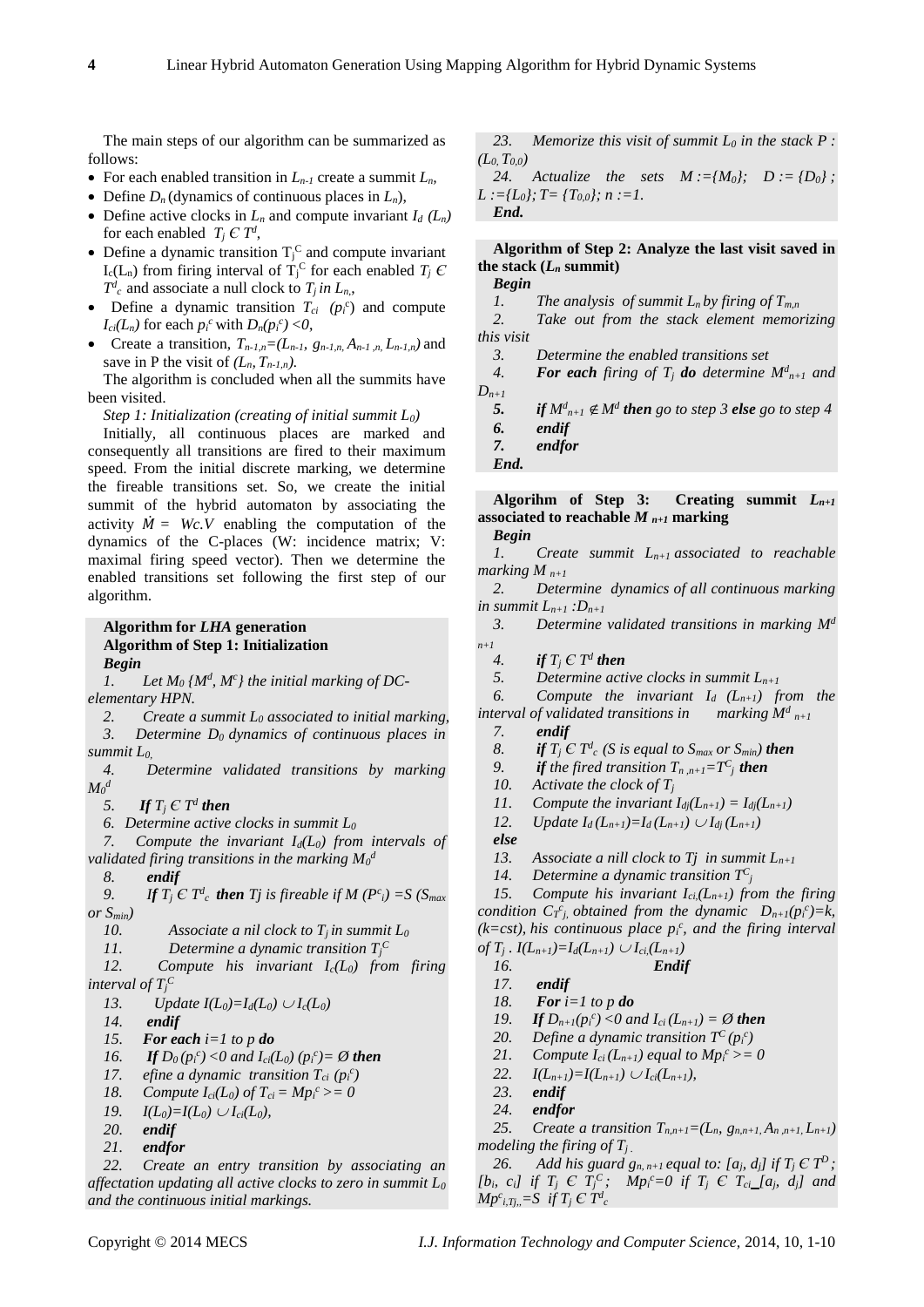*27.*

28. *Save in stack P the visit of summit*  $L_{n+1}$ *:*  $(L_{n+1}$ *Tn,n+1)*

29. *Actualize* the *sets:M:*= $M \cup \{M_{n+1}\},$ *D:*= $D \cup \{D_{n+1}\}\$ , L:= $L \cup \{L_{n+1}\}\$ , T:= $T \cup \{T_{n,n+1}\}\$ , n:=n+1. *End.*

**Algorithm of step 4: Associating transition to an existed summit**  *Begin*

| Begin            |                                                              |
|------------------|--------------------------------------------------------------|
| 1.               | if $M_{n+1}^d = M_{\perp}^d$ then                            |
| 2.               | if $D_{n+1} = D_L$ then                                      |
| 3.               | Create a transition $T_{n,l}=(L_n, g_{n,l}, A_{n,l}, L_l)$ , |
| $\overline{4}$ . | Add his guard $g_{nl}$ ,                                     |
| 5.               | $T:=T\cup \{T_{n,l}\}\$                                      |
| 6.               | else go to step 3                                            |
| 7.               | endif                                                        |
| 8.               | endif                                                        |
| 9.               | If $P \neq \emptyset$ then go to step 2.                     |
| 10.              | endif                                                        |
| End.             |                                                              |

*Remark 1:* This algorithm converges for bounded DC elementary HPN. The algorithm concludes when the stack to analyze becomes empty and when all summits are created. The visit of summit is totally characterized by the invariant behavior state (*IB-state*) of the DCelementary HPN.

A *DC-elementary HPN* is made up by a T-temporal Petri net and a continuous Petri net with constant speed. Many algorithms in previous research have demonstrated a convergence that is due to the bounded aspect of the Ttemporal Petri net [31]. The translation of continuous Petri net with constant speed in a hybrid automaton is always a convergent process, even if this Petri net is not bounded. This is due to the fact that we characterize a place not by his marking but by a macro-marking. The *LHA* associated to the *DC-elementary HPN* then has a finite set of summits. The visit of a summit corresponds to a transition execution. If the summit is not yet created in the stack, then we save the summit and the visit together in the stack, or we create the summit without the visit in the stack. Since the summit's number is finite, the transition's number is also finite.

# IV. ILLUSTRATIVE EXAMPLE

# *A. Case study: Three water tanks system*

The method proposed in this paper will be illustrated with a three- tanks system presented in Fig. 1. This is a pedagogical example, in which all kinds of interactions between discrete and continuous parts in the same system. We assume the reader has a general familiarity with continuous Petri nets [15]. In Hybrid Petri nets, continuous places are modeled by double circles and continuous transitions by rectangles.

Let us consider the system of three tanks illustrated by the Fig.1. The flow rates 2, 5, 3, 6 and 7 litres/sec are associated to valve1, valve 2, valve 3, valve 4 and valve 5 respectively. This system is modeled by a DCelementary HPN illustrated by the Fig. 2. Tanks are represented by continuous places  $P_5$ ,  $P_6$  and  $P_7$  while the maximum values of speed  $V_5$ ,  $V_6$ ,  $V_7$ ,  $V_8$  and  $V_9$  are associated to continuous transitions  $T_5$ ,  $T_6$ ,  $T_7$ ,  $T_8$  and  $T_9$ respectively.

 $m_1$ ,  $m_2$  and  $m_3$  represent the initial marking of places  $P_5$ ,  $P_6$  and  $P_7$  respectively,  $v_5$  (t),  $v_6$  (t),  $v_7$  (t),  $v_8$  (t) and  $v_9$ (t) represent the firing speed of transitions  $T_5$ ,  $T_6$ ,  $T_7$ ,  $T_8$ and T<sup>9</sup> respectively. Valve3 (Valve4) has two discrete working modes (stop, work) and is modeled by two discrete places  $P_1$  and  $P_2$  ( $P_3$  and  $P_4$ ).

Transition from the open state to the closed state of Valve3 (Valve4) takes 3t.u to 5t.u, therefore the time interval [3, 5] is associated with discrete transitions  $T_2$ and T3. This transition is constrained by the water level in tank1 (tank2) modeled by the valuation in the arrow  $P_5 \rightarrow T_2 (P_6 \rightarrow T_3)$ . On the other hand, the passage from the closed state to the open state of Valve3 (Valve4) takes place after 10 t. u. from the last opening action, therefore the time interval [10, 10] is associated with discrete transition T<sub>1</sub> and T<sub>4</sub>. P<sub>2</sub>→T<sub>6</sub>, P<sub>4</sub>→T<sub>8</sub> (P<sub>5</sub>→T<sub>2</sub>, P<sub>6</sub>→T<sub>3</sub>) represent the influence of discrete (continuous) part on continuous (discrete).

Assume  $m_1$  (0) = 26 litres,  $m_2$  (0) = 10 litres and  $m_3$  (0)  $= 12$  litres:

The markings  $m_1$ ,  $m_2$  and  $m_3$  are positive thus the continuous transitions  $T_5$ ,  $T_6$  and  $T_7$  are strongly validated.  $P_4$  is not marked and  $T_8$  is not enabled any more, and  $v_8$  (t) = 0. Markings  $m_1$ ,  $m_2$  and  $m_3$  evolve according to curves of Fig. 3. The dynamics of markings  $m_1$ ,  $m_2$  and  $m_3$  is equal to:

$$
V_1 = m_1 = V_5 - V_6 = -1
$$
  
\n
$$
V_2 = m_2 = V_7 = 5
$$
  
\n
$$
V_3 = m_3 = V_6 - V_9 = -4
$$
  
\n
$$
V_4 = [3, 3]
$$
  
\n
$$
m_3 = 0
$$
 then its dynamic is null  
\n
$$
V_3 = m_3 = V_6 - V_9 = 0
$$
  
\n
$$
U_4 = 0
$$

After  $t = \{1, 3\}$ :  $20 \le m_1 \le 22$  thus  $T_2$  is enabled. After *t*  $=$  [3, 5],  $T_2$  is fireable,  $m_1=17$  and its dynamic  $V_1=$  $\dot{m}_1 = V_5 = 2$ *litres/sec* (*P*<sub>2</sub> being not marked thus  $T_6$  m<sub>1</sub>, m<sup>2</sup> and m<sup>3</sup> is not enabled any more). The evolution dynamics of continues places evolves according to the curves illustrated by Fig. 4.

The behavior of continuous Petri nets can be defined by the marking and their instantaneous firing speeds vector. For *HPN*, an IB-state (*Invariant Behavior-state*) concept is introduced [26]. An IB-state represents stages where *HPN* evolutions of marking remain constant and continuous. Formally, an IB-state is a time interval where: 1. Marking *M<sup>D</sup>* of D-places is constant,

2. Validation vector  $e^D$  of discrete transitions is constant,

3. Instantaneous speeds vector of continuous transitions is constant,

4. Markings vector for discrete and continuous places is constant.

5. When an IB-state is reached, the marking of continuous places *M<sup>C</sup>* is constant.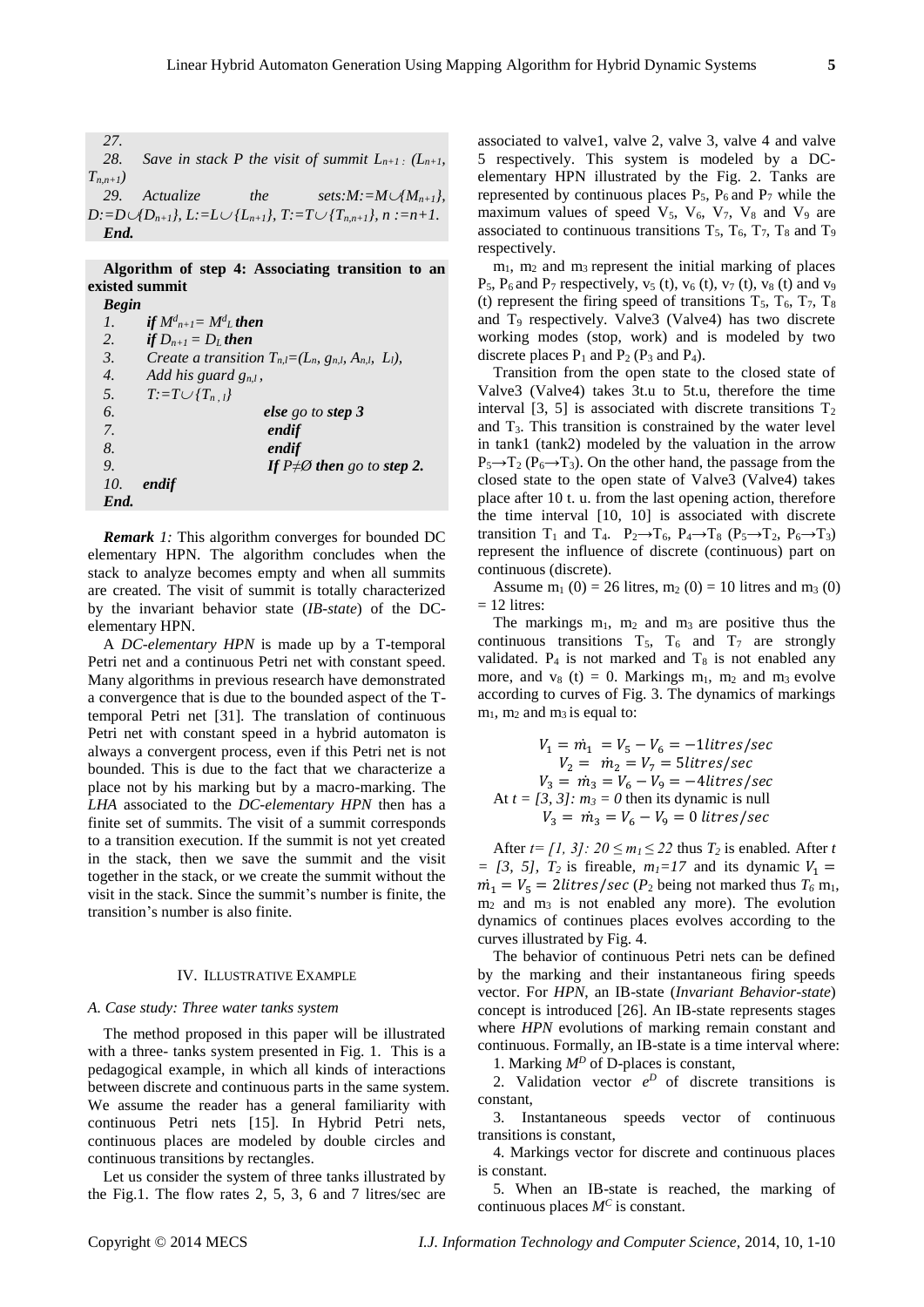Consequently, a *DC-elementary HPN* evolution graph is a succession of IB-state modeled by nodes. The evolution between nodes is guided by the occurrence of events like

*C1-event* (continuous place marking becomes null), D1-event (firing of discrete-transition) and *D2-event*  (change validation degree of discrete transition by a marking of a continuous place).

Fig. 5 illustrates the evolution graph of the *DCelementary HPN* of Fig. 2.



Fig. 1. Three water tanks system



Fig. 2. DC-elementary HPN



Fig. 3. Evolution marking



Fig. 4. Evolution dynamics of continuous places



Fig. 5. Evolution graph of the DC-elementary HPN

### *B. Construction of LHA*

Let us illustrate our algorithm from the example of Fig. 1. We consider that the initial marking of the DCelementary HPN of figure 2 is  $M_0 = [M_d \{0, 1, 1, 0\}, M_c]$ {26, 10, 12}]. The proposed algorithm generates summits without taking into account the reachabilty of summits, which is a non-decidable problem for LHA. Nevertheless, the existence of software tools like Hytech and PHAVer (Polyhedral Hybrid Automaton Verifier) facilitates the computation of the reachable space. The mapping algorithm applied upon our illustrative example gives the LHA illustrated by the Fig. 6.

## *C. Analysis of three water tanks system*

The set of generated summits keeps the syntax and the semantics of the evolution graph. The results of the simulation, which is based on software tool PHAVer (http://www.cs.ru.nl/~goranf/) for analyzing LHA  $A$ , are summarized in Table 1. Reachability space by forward analysis was obtained after 5 iterations and time duration of 0,094s.

Let us now interpret these results, represented as linear constraints in table 1. For instance, the relation -6.x2 –  $5.x4 - 5.5 \ge -160$  (forward analysis column and L<sub>3</sub> state line) yields remarkable information (an upper limit of accessibility space): all trajectories in the upper part of this limit lead to dangerous states. In this state (summit), minimum water level in tank 1 exceeds and alarms may be triggered.

# **Comparison between tank 3 and the opening of valve 4**

To illustrate the results of Table 1 and to be able to interpret them, the data from PHAVer was used to generate a bi-dimensional graph (Fig. 7) through a Matlab script.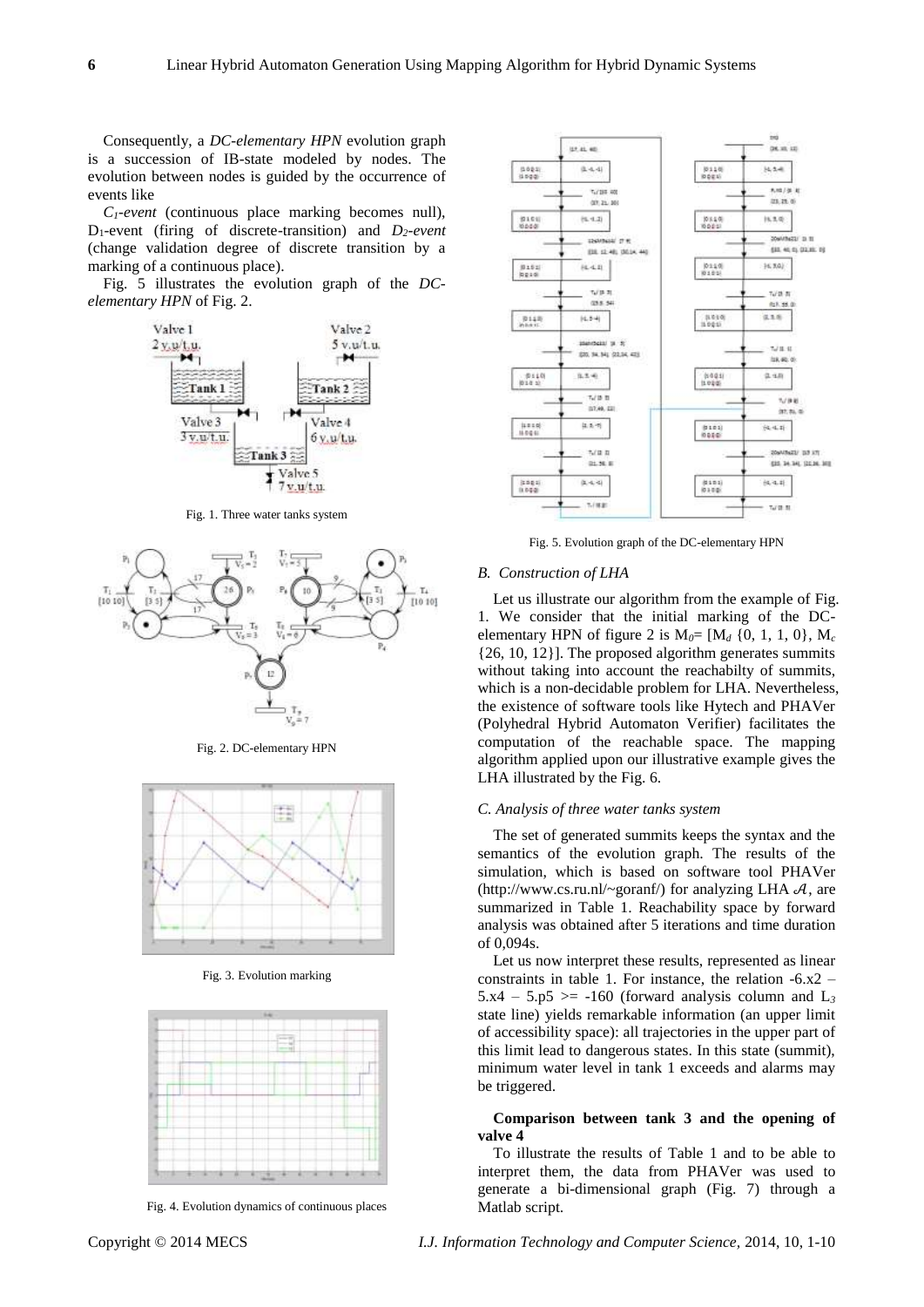In Fig. 7, we clearly see that the interval of the clock  $x4$  is [0, 3], which is illustrated by the relation  $(x4 \ge 0$ and  $-x4 \ge -3$ ). We see also that the marking of place  $p_7$ 

is positive in this interval  $(4.x4+p<sub>7</sub>=12)$  (forward analysis column and L1 state line).



Fig. 6. LHA obtained by the mapping algorithm

**Comparison between activity of tank 1 and activities of valve 3 and valve 4**

# The bi-dimensional graph of clock *x<sup>2</sup>* in term of place  $p_5$  for all states  $\{L_1, L_4\}$  is illustrated in Fig. 8. In the accessible space (authorized trajectories) of summit  $L_3$ , we note that the temporal interval of the clock  $x_2$  is  $[0,5]$  $(p5 \geq 17, x2 + p5 \geq 20 \text{ and } -x2 - p5 \geq -22)$  where the marking place  $p_5$  in this interval will be greater than or equal to 17. At the same time the valve 4 begins to open, since clock  $x4$  is activated  $(-x4) = -10$ .

## **Comparison between activity of tank2 and the valve 4 closed**

In the accessible state (authorized trajectories) of summit  $L_{13}$ , the temporal interval of clock  $x3$  is  $[0, 5]$  $(x3 \ge 0, -x3 \ge -5, x3+p6 \ge -12, -x3-p6 \ge -14)$ . This means that tank 2 has reached a dangerous interval and valve 4 is in the process of opening, in order to prevent tank 2 from bypassing its minimum threshold equal to 9 (see Fig. 9)*.*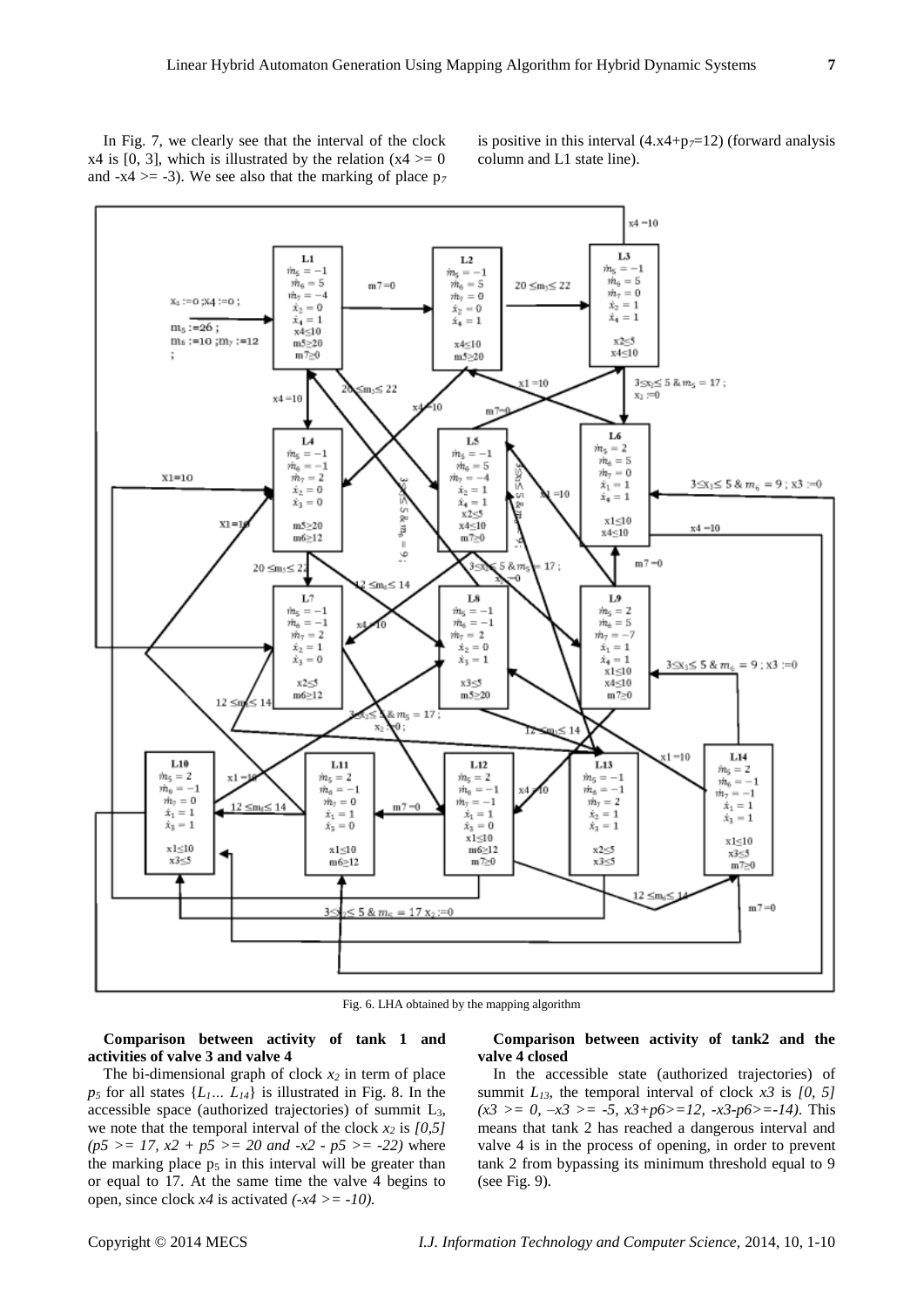Table 1. Reachable space of *LHA* 

|                | Forward analysis                                                                                                                       |
|----------------|----------------------------------------------------------------------------------------------------------------------------------------|
| $L_1$          | $4.x4 + p7 = 12$ , $5.x4 - p6 = -10$ , $x4 + p5 = 26$ ,<br>$x2 = 0$ , $x4 >= 0, -x4 >= -3$                                             |
| $\mathbf{L}_2$ | $x2 = 0, -x4 >= -10, p5 >= 20$                                                                                                         |
| L              | $x2 > = 0, -x4 > = -10, -x2 - p5 > = -22,$<br>$-6.x^2 - 5.x^4 - 5.y^5 \ge -160$ , $p5 \ge -17$ ,<br>$x^2 + p^5 > = 20, \, -x^2 > = -5$ |
| $L_4$          | $p6 \geq 12, p5 \geq 20$                                                                                                               |
| L5             | $x4 = 0, p7 >= 0, -x2 >= -5$                                                                                                           |
| L <sub>6</sub> | $x1 >= 0, -x1 >= -10, -x4 >= -10$                                                                                                      |
| L7             | $p6 > = 12$                                                                                                                            |
| $L_8$          | $p6 \ge 12$ , $p5 \ge 20$ , $-p6 \ge -14$                                                                                              |
| L <sub>9</sub> | $x4 = 0, x1 = 0, p7 >= 0$                                                                                                              |
| $L_{10}$       | $x3 = 0, -x1 >= -10, p6 >= 12, -p6 >= -14$                                                                                             |
| $L_{II}$       | $p6 \geq 12$ , $-x1 \geq -10$                                                                                                          |
| $L_{12}$       | $x1 >= 0, -x1 >= -10, p7 >= 0, p6 >= 12$                                                                                               |
| $L_{13}$       | $-x3 > = -5$ , $-x3 - p6 > = -14$ , $x3 > = 0$ ,<br>$x3 + p6 > = 12, -x2 > = -5$                                                       |
| $L_{14}$       | $x1 >= 0, -x1 >= -10$                                                                                                                  |



Fig. 7. Graph *x4* versus  $p_7$  for states  $\{L_1, ..., L_{14}\}$ 



Fig. 8. Accessible space accepted by the hybrid automaton ( $p<sub>5</sub>$  in term of *x2*)

**Comparison between activities of tank 1 and tank 3** We observe that activities of tank 1 and tank 3 are identical since the two tanks emptied  $(4.x4 + p7 = 12,$ *5.x4 - p6 = -10, x4 + p5 = 26)* as shown in figure 10. While no constraint is imposed on tank 3, this tank reaches the 0 level without water alimentation. Contrary to the tank 1, once the water level reaches a minimum threshold of 17, its activity changes (see Fig. 11).



Fig. 9. Accessible space accepted by the hybrid automaton (*p6* in term of *x3*)



Fig. 10. Trajectories authorized by the hybrid automaton (p5 in term of p7)



Fig. 11. Accessible states accepted by the hybrid automaton (comparison of p5 and p7)

# **Comparison between closing process of valve 3 and valve 4**

Valve 3 closes at a faster rate than valve 4 (see Fig. 12). This is a consequence of the debit difference of tank 1 and tank 2 respectively.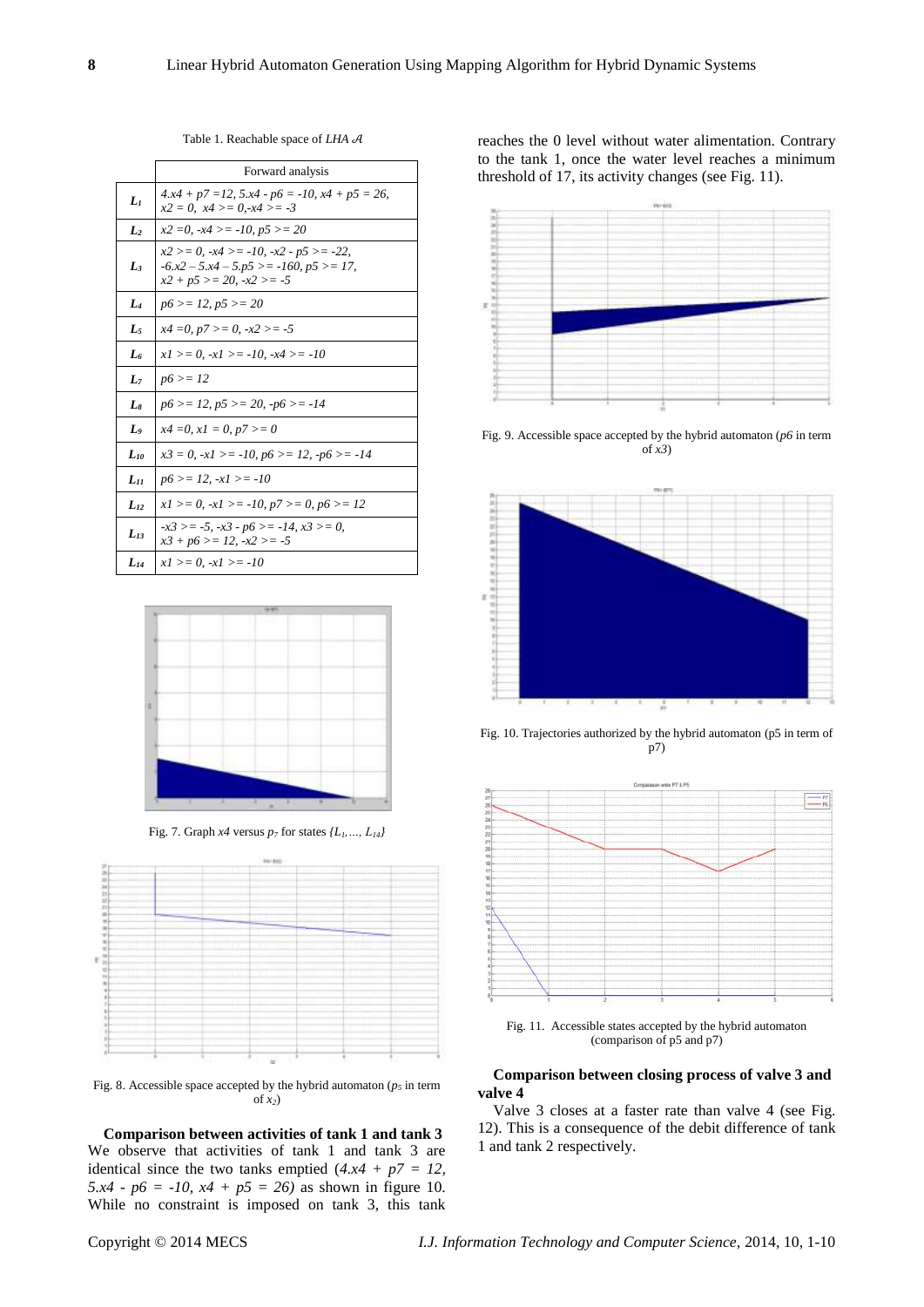

In the same manner we can graphically interpret all information found in the table 1. We have obtained many interesting results [32] and [33].

## V. CONCLUSION AND FUTURE WORK

This paper analyzes the properties of the Petri net hybrid system. It expands on our previous works on discrete event systems modeled by a functional graph [4], [8] and [9]. The main intent of this work is to introduce a new class of *HPN (DC-elementary HPN)* that will be able to take into account the interaction between discrete part and continuous part in hybrid systems. We have also proposed an algorithm that allows for translation from an evolution graph to a hybrid dynamic system graph called a linear hybrid automaton. This graph is analyzed by a *PHAVer* software tool in order to demonstrate the system's properties. In future research, we will explore the possibility of studying diagnostic properties in hybrid systems, using this new kind of linear hybrid automaton.

#### ACKNOWLEDGMENT

This work was supported in part by the Industrial Computing and Networking Laboratory of Oran University.

#### **REFERENCES**

- [1] A. Zaidi, M. Tagina and B. Ould Bouamama, Reliability Data for improvement of Decision-Making in Analytical Redundancy Relations Bond Graph based Diagnosis, IEEE/ASME International Conference on Advanced Intelligent Mechatronics Montréal, Canada, July 6-9, 2010.
- [2] B. Brandin and W.M. Wonham, Supervisory control of timed discrete event systems, IEEE Transactions on Automatic control, vol. 39, 2, pp. 329-341, 1994
- [3] A. Zaidi, N. Zandouri and M. Tagina 'Graphical Approaches for Modelling and Diagnosis of Hybrid Dynamic Systems, *WSEAS Transaction on Systems*, 5(10), pp. 2322-2327, 2006, Springer.
- [4] A.K.A. Toguyéni, E. Craye and L. Sekhri, Study of the Diagnosability of Automated Production Systems Based

on Functional Graphs, *Mathematics and Computers in Simulation*, vol. 70, issues 5-6, 24, pp. 377-393, Elsevier, February 2006.

- [5] H. Guéguen, M.A. Lefebvre, O. Nasri and J. Zaytoon, Safety Verification and Reachability Analysis for Hybrid Systems, Proceedings of the 17th World Congress, International Federation of Automatic Control Seoul, Korea, July 6-11, 2008.
- [6] J. Zaytoon and J.L. Ferrier, Rappels sur les Systèmes à Evénements Discrets dans les Systèmes Dynamiques Hybrides, Edition Hermès, 2001, France.
- [7] L. Sekhri, A.K.A. Toguyeni and E. Craye, A Relational Based Approach for Analysing Functional Graphs of Automated Production Systems, *IEEE International Conference on Systems, Man and Cybernetics, (SMC'02),* October 6-9, 2002, Hammamet, Tunisia.
- [8] L. Sekhri, A.K.A Toguyeni and E. Craye, Diagnosability of Automated Production Systems Using Petri Net Based Models. *IEEE International Conference on Systems, Man and Cybernetics, (SMC'04),* October 10- 13, 2004, The Hague, Netherlands.
- [9] L. Sekhri, A.K.A. Toguyeni and E. Craye, Surveillabilité d'un Système Automatisé de Production Modélisé par un Graphe Fonctionnel, *Journal Européen des Systèmes Automatisés (JESA),* vol.38, N° 3-4, Pages 243-268, Octobre, 2004, ISSN 1269-6935.
- [10] P. Manon and C. Valentin-Roubinet, On the use of trajectory synthesis to return to nominal mode for a class of hybrid systems, *Journal Européen des Systèmes automatisés,* vol. 33, No. 8-9, November, 1999, MSR'99, pp. 995-1014.
- [11] Z. Juarez, B. Denis and J.J. Lesage, Réseaux d'automates hybrides à synchronisations typées pour la modélisation des SDH, *Conférence Internationale d'Automatique Francophone, CIFA*, 2008, Bucarest, Roumanie.
- [12] B. Ould-Bouamama, R. El Harabi, M.N. Abdelkrim and M.K. Ben Gayed, Bond graph for the Diagnosis of Chemical Processes, *Computers and Chemical Engineering*, 36, 301-324, 2012, Elsevier.
- [13] M. Daigle, I. Roychoudhury, G. Biswas and X. Koutsoukos, Efficient simulation of component-based hybrid models represented as hybrid bond graphs, Technical Report ISIS-06-712, 2006, Institute for software integrated Systems, Vanderbilt university, Nashville, USA.
- [14] P. Gawthrop and B. Geraint, Bond Graph Modeling, *IEEE Control Systems Magazine*, vol. 27, 2007.
- [15] H. Alla and R. David, Continuous and Hybrid Nets, Journal of Circuits, Systems and Computers, vol. 8, No.1, pp. 159-188, 1998.
- [16] R. David and H. Alla, Discrete, Continuous and Hybrid Petri Nets, 2005, Springer.
- [17] K. Youngwoo, Traffic Network Control Based on Hybrid System Modeling, Petri Nets Applications, pp. 589-623, In:Tech, Ed., P. Pawlewski, 2010, ISBN 978-953-307- 047-6.
- [18] L. Chang Boon, W. Danwei, A. Shai and Z. Jing Bing, Causality Assignment and Model Approximation for Hybrid Bond Graph: Fault Diagnosis Perspectives' *IEEE Transactions on Automaton, Science and Engineering,* vol. 7, No. 3, July, pp. 570-580, July 2010.
- [19] Y. EL-Touati, M. Yeddes, N. Ben Hadj Alouane and H. Halla, Du réseau de Petri temporel étendu vers les automates hybrides linéaires pour l'analyse des systèmes, 2009, *Conférence Internationale d'Automatique Francophone CIFA*, Bucarest, Romania.